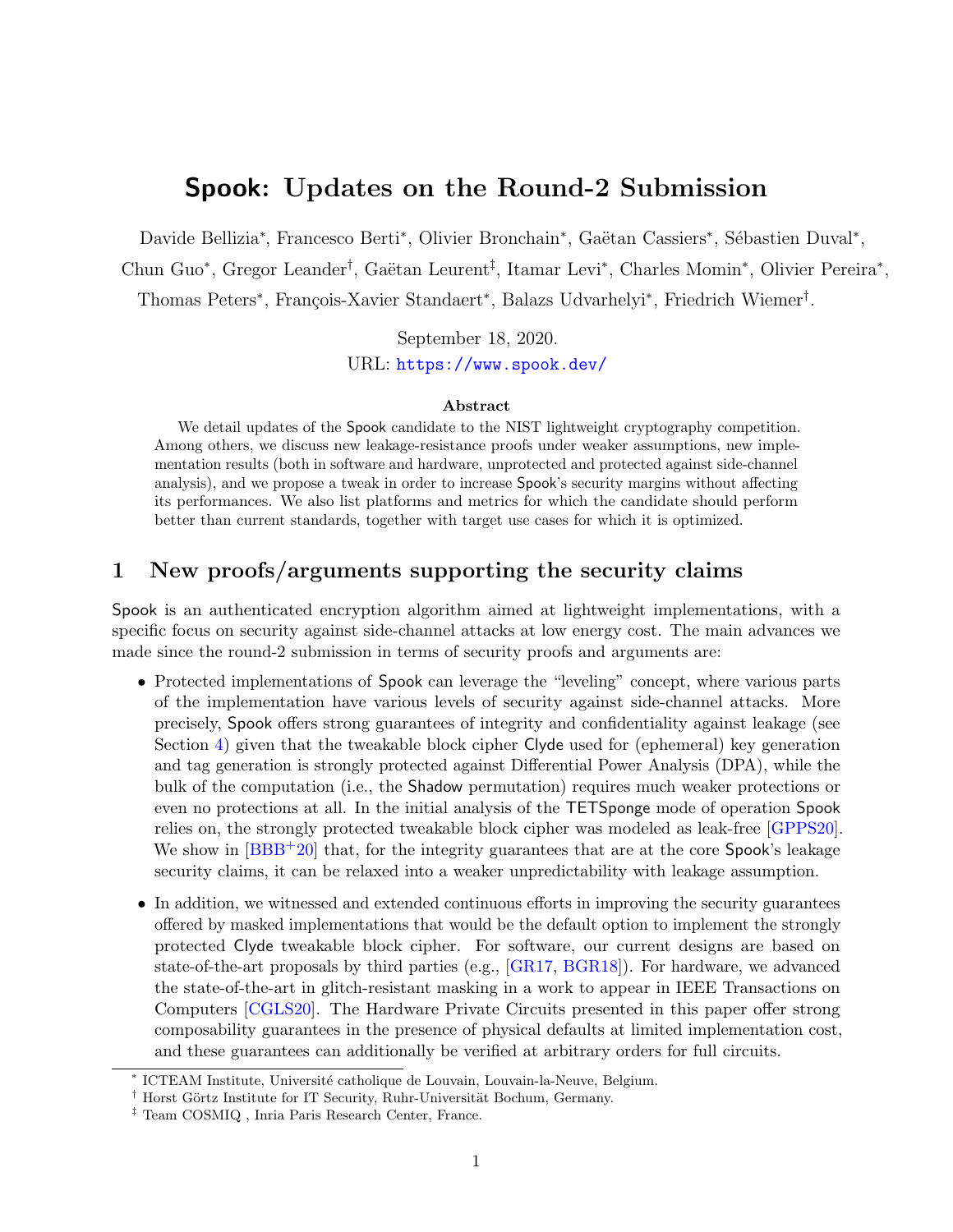Besides, we mention the consolidating effort recently published at Crypto 2020 [\[BBC](#page-4-2)+20], which discusses the combinations of mode-level and implementation-level physical security features that Spook (and other lightweight ciphers) leverage(s), and extends the talk "Analyzing the Leakage-Resistance of some Round-2 Candidates of the NIST's Lightweight Crypto Standardization Process", which was given during the Lightweight Crypto Workshop, in November 2019. It provides a quantified view of the energy gains that leveled implementations enable (in Section 4.1).

## <span id="page-1-5"></span>2 New software and hardware implementations

Extending the implementation results of our submission, Spook now comes with:

- Optimized unprotected hardware implementations. The latest results are submitted to SILC 2021 [\[MCS\]](#page-5-3) and have been sent to the GMU benchmarking initiative<sup>[1](#page-1-0)</sup>. These results (available on the Spook website) are already for the tweaked version discussed in Section [6.](#page-4-3) Preliminary results showing that the use of two resource-sharing primitives (i.e., Shadow and Clyde) only leads to very limited performance overheads can also be found in [\[BBB](#page-4-0)+20].
- Protected (leveled) hardware implementations based on the Hardware Private Circuits approach in order to mask the Clyde tweakable block cipher. Those are available on the Spook website, are described in the aforementioned submission to SILC 2021 [\[MCS\]](#page-5-3), and are the basis of an ongoing side-channel cryptanalysis challenge (see Section [3](#page-1-1) for the details).
- Optimized unprotected software implementations for embedded (e.g., ARM Cortex-M) and high-end (e.g., x86 64) platforms (both available on the Spook website).
- Protected (leveled) software implementations (available on the Spook website), which have served as a basis for the CHES 2020 Capture the Flag – see Section [3](#page-1-1) for the details – and are based on the results of [\[GR17,](#page-5-1) [BGR18\]](#page-4-1) to mask the Clyde tweakable block cipher.

We note that unprotected software implementation results for Spook are also available in third-party evaluations. For embedded microcontrollers, we refer to Rhys Weatherley's webpage<sup>[2](#page-1-2)</sup> and the NIST LWC Software Performance Benchmarks on Microcontroller<sup>[3](#page-1-3)</sup>. For higher-end devices we refer to Supercop[4](#page-1-4). These various results confirm that Spook performs very well in this context, especially in 32-bit devices, even if unprotected implementations are not its primary use case.

We note also that externally-developed masked software implementations start to be available as well. Our preferred reference for this purpose is the TORNADO framework from Eurocrypt 2020, which comes with the verification of minimum (probing) security guarantees  $[BDM+20]$  $[BDM+20]$ . These results show that Clyde is the best in class among the analyzed ciphers. (see [https://www.youtube.](https://www.youtube.com/watch?v=XJeg-cyqQtg) [com/watch?v=XJeg-cyqQtg](https://www.youtube.com/watch?v=XJeg-cyqQtg) at 18:35). Rhys Weatherley's webpage provides additional results.

### <span id="page-1-1"></span>3 New third-party analysis and implications

In terms of mathematical cryptanalysis, the most relevant work is the one by Derbez et al., recently presented at Crypto 2020, which analyzes the Shadow permutation [\[DHL](#page-5-4)+20]. Its main results are a distinguisher against the full permutation and a collision attack against a reduced-round version,

<span id="page-1-0"></span><sup>1</sup> <https://cryptography.gmu.edu/athena/>.

<span id="page-1-2"></span><sup>2</sup> <https://rweather.github.io/lightweight-crypto/index.html>.

<span id="page-1-3"></span> $3$  <https://lwc.las3.de/>.

<span id="page-1-4"></span><sup>4</sup> <https://bench.cr.yp.to/primitives-aead.html>.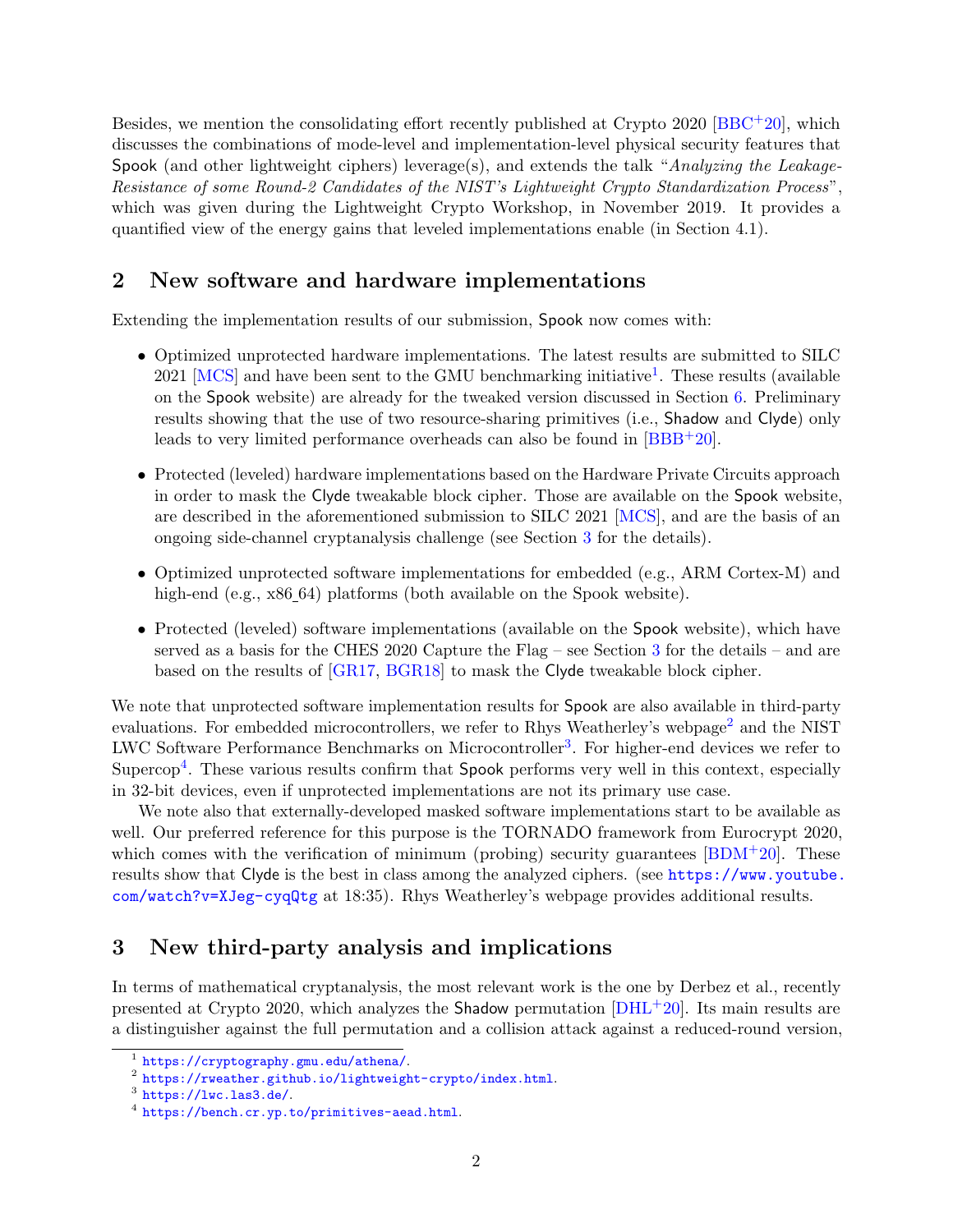which can lead to forgeries against (reduced) Spook in the nonce-misuse setting. As mentioned by the authors of  $[DHL^+20]$  $[DHL^+20]$ , neither the distinguisher nor the collision attack threaten the confidentiality or integrity of the full Spook (which does not rely on a hermetic sponge strategy). See [\[BBB](#page-4-0)+20] for a discussion. However, the collision attack highlights that the heuristic used to select the number of rounds of Shadow is not conservative. Constructive discussions with Derbez et al. led us to consider tweaks in order to improve security margins against this attack more efficiently than by simply increasing the number of rounds, which is discussed in more detail in Section [6.](#page-4-3)

In terms of side-channel cryptanalysis, the most relevant results come from a side-channel cryptanalysis challenge that served as the CHES 2020 Capture the Flag: <https://ctf.spook.dev/>. The winning team (evaluators from the German BSI) launched advanced attacks against the embedded software targets with 3, 4, 6 and 8 shares. Results confirm the difficulty to reach high security levels in such low-noise devices with limited number of shares. Yet, they also highlight that the exponential security amplification of masking takes place. The best attack complexities are 25, 200, 4000 and 70,000 traces for 3, 4, 6 and 8 shares, respectively. We insist that these targets were not selected to optimize the security vs. performance tradeoff but to enable an interesting challenge where advanced attack techniques can be demonstrated. Improving this security vs. performance tradeoff is an important direction for further research. Yet, these results and the high cost of masked implementations already justifies the relevance of the leveled implementation concept.

Regarding the hardware targets, implementations of Clyde based on the Hardware Private Circuits approach using 2, 3 and 4 shares are still proposed in an ongoing challenge.

### <span id="page-2-0"></span>4 Goals and target applications

Spook aims to improve over existing standards in two main cases:  $(i)$  implementations in embedded microcontrollers, 32-bit typically, with good resistance against side-channel attacks at limited energy  $\cot$ , and  $(ii)$  hardware implementations with excellent resistance against side-channel attacks at limited energy cost. Besides, it also aims at *(iii)* being competitive (in terms of standard performance metrics) in contexts and applications where side-channel attacks are not a concern.

We believe these goals, and the design choices made for the **Spook** mode of operation and its components match the requirements of lightweight cryptography for the following reasons.

Regarding the leakage-resistance of the mode, our first focus is on integrity guarantees. An example of motivation is the secure software update mentioned during the "Lightweight Trusted" *Computing*" presentation of the NIST Lightweight Cryptography Workshop  $2019<sup>5</sup>$  $2019<sup>5</sup>$  $2019<sup>5</sup>$ . In this context, integrity guarantees have to hold with both encryption and decryption leakages, which has been formalized as Ciphertext Integrity with nonce Misuse-resistance and Leakage in encryption and decryption (CIML2) [\[BPPS17\]](#page-4-5). Leveled implementations of Spook are CIML2-secure by only protecting the Clyde tweakable block cipher against side-channel analysis and letting all the other parts of the computation leak in an unbounded manner. As already mentioned, such leveled implementations enable significant energy gains. Furthermore, this CIML2 security holds with beyond-birthday bounds. Concretely, while unbounded leakages may only be obtained by determined adversaries in certain contexts (e.g., [\[KPP20\]](#page-5-5) or  $[BBC + 20]$  $[BBC + 20]$ , Section 4.4), beyond-birthday security ensures that even such powerful attacks against the ephemeral states of Spook will not lead to forgeries with less than  $2^{n-\log(n)}$  (offline) time complexity. We therefore use it as a solid justification for the strong integrity offered by the efficient leveled implementations we promote.

<span id="page-2-1"></span><sup>5</sup> <https://csrc.nist.gov/Events/2019/Lightweight-Cryptography-Workshop-2019>.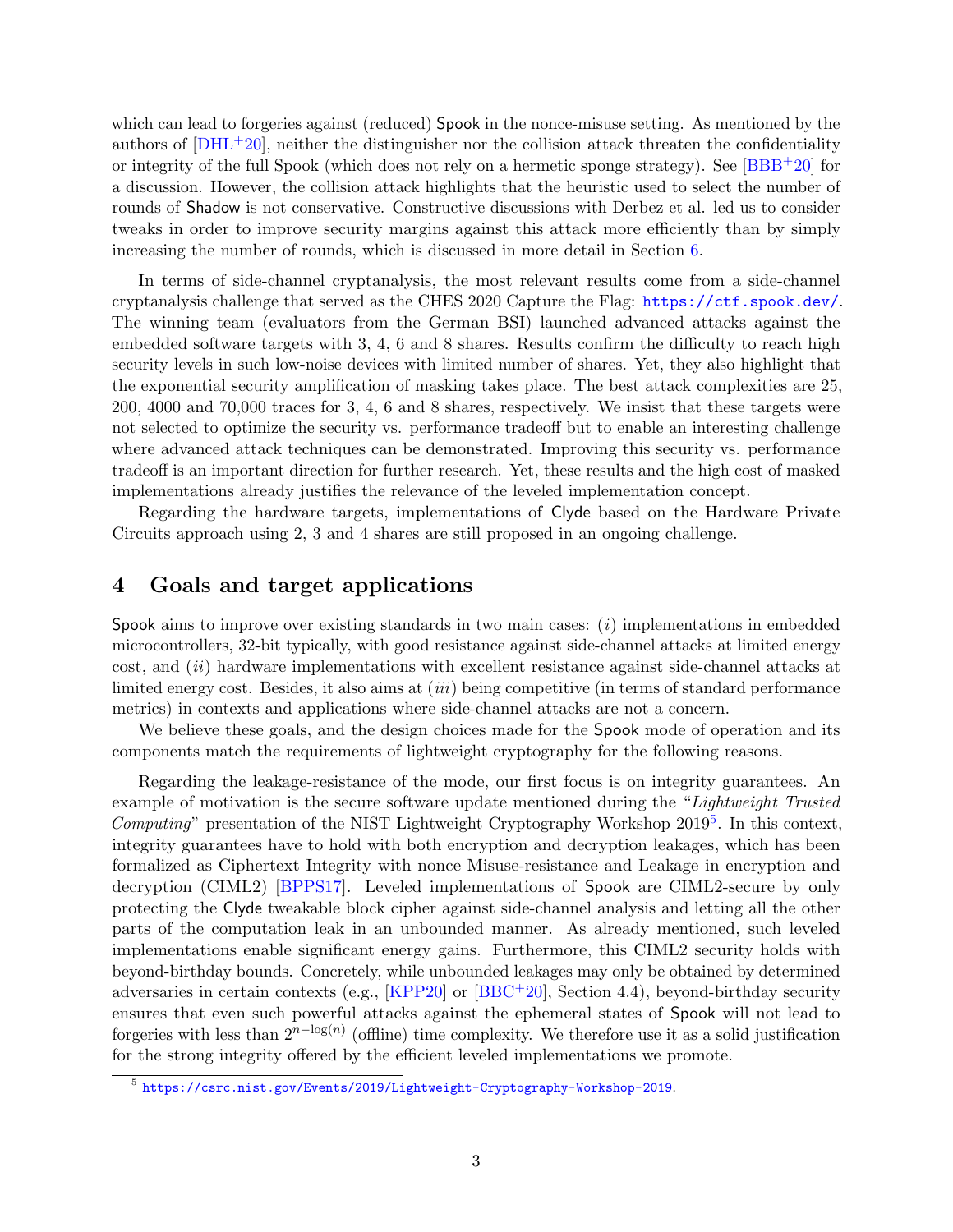Spook also provides the best confidentiality guarantees that can be obtained for a one-pass online mode, which is CCA security with misuse-resilience and Leakage in encryption (CCAmL1) [\[BBC](#page-4-2)+20]. Confidentiality in the presence of leakage is for example motivated by medical applications (mentioned during the "Update on NIST Lightweight Cryptography Standardization" presented in November 2019 and linked in Footnote [5\)](#page-2-1), where sensitive data may be manipulated. Such guarantees are particularly relevant to mitigate emerging (remote) attack vectors such as screaming channels  $\text{[CPM}^+18]$  $\text{[CPM}^+18]$  $\text{[CPM}^+18]$ , when attacking the long-term key is hard and targeting the ephemeral secrets may be the best option [\[CFS20\]](#page-5-7). In this respect, it is worth observing that given the state size that enables beyondbirthday CIML2 security, adding an ephemeral key evolution mechanism to improve confidentiality guarantees (e.g., thanks to a sponge design) comes almost for free. Concretely, it ensures that confidentiality in encryption is maintained as long as the processing of the message blocks resists Simple Power Analysis (SPA) attacks. Besides, the combination of CCAmL1 with CIML2 ensures that any attack against the confidentiality of Spook will only have "local" impact (i.e., affect the confidentiality of some messages, encrypted with the targeted ephemeral secret).

Regarding the Shadow and Clyde components, their selection (and the use of two primitives) takes advantage of some additional tweaks that the literature on side-channel attacks and countermeasures provides. In particular, the use of two primitives allows an interesting separation of duties. On the one hand, only the tweakable block cipher used for the key  $\&$  tag generation has to be strongly protected against side-channel attacks and its smaller state size is convenient for this purpose (it reduces the AND complexity which is beneficial for masking – see  $[**BDM**<sup>+</sup>20]$  and  $[**BBC**<sup>+</sup>20]$ , Section 4.2). Using a tweakable block cipher for the tag generation also makes it possible to verify the validity of a tag without the need to compute it (and therefore to tolerate unbounded leakages for this part of the computation). On the other hand, the permutation allows a very efficient processing of the message blocks with weaker requirements for side-channel security.

Eventually, Spook provides excellent performances when side-channel attacks are not a concern. First, the use of shared components between Shadow and Clyde makes the cost of an unprotected Spook nearly identical to the cost of Shadow. In other words, the overheads over a standard sponge design are limited in this context. Second, the use of implementation-based countermeasures for the key and tag generation enables canceling their overheads when not required by an application, or if only one (e.g., encryption) party requires such protections (see  $[BBC^+20]$  $[BBC^+20]$ , Section 4.4).

We mention that all the security guarantees of Spook come with an optional multi-user flavor (thanks to an optional public key) that is in general relevant for IoT applications. We also mention that the mode of operation of Spook is compatible with solutions for the encryption of long messages segmented into several smaller packets such as SpookChain [\[CGP](#page-5-8)+19]. This "session feature" can be used as a partial tagging mechanism which allows decrypting multi-round conversations when only a limited memory is available, and saves the execution of one tweakable block cipher per segment (i.e., the highly protected and more expensive part in a leveled implementation). It is for example relevant in an IoT context where a sensor would send one measurement per minute or less.

#### Target platforms & metrics for which **Spook** performs well 5

The typical platforms for Spook are 32-bit embedded microcontrollers and hardware/FPGA implementations. In both cases, the primary metric is the energy per byte. In software, such a metric is strongly correlated with the cycle count  $[EGG^+12]$  $[EGG^+12]$ . In software and hardware, the most significant gains are expected to be observed when high security against (ideally) worst-case side-channel attacks has to be provided (e.g., following the discussion in [\[BS20\]](#page-5-10)). Such gains can reach significant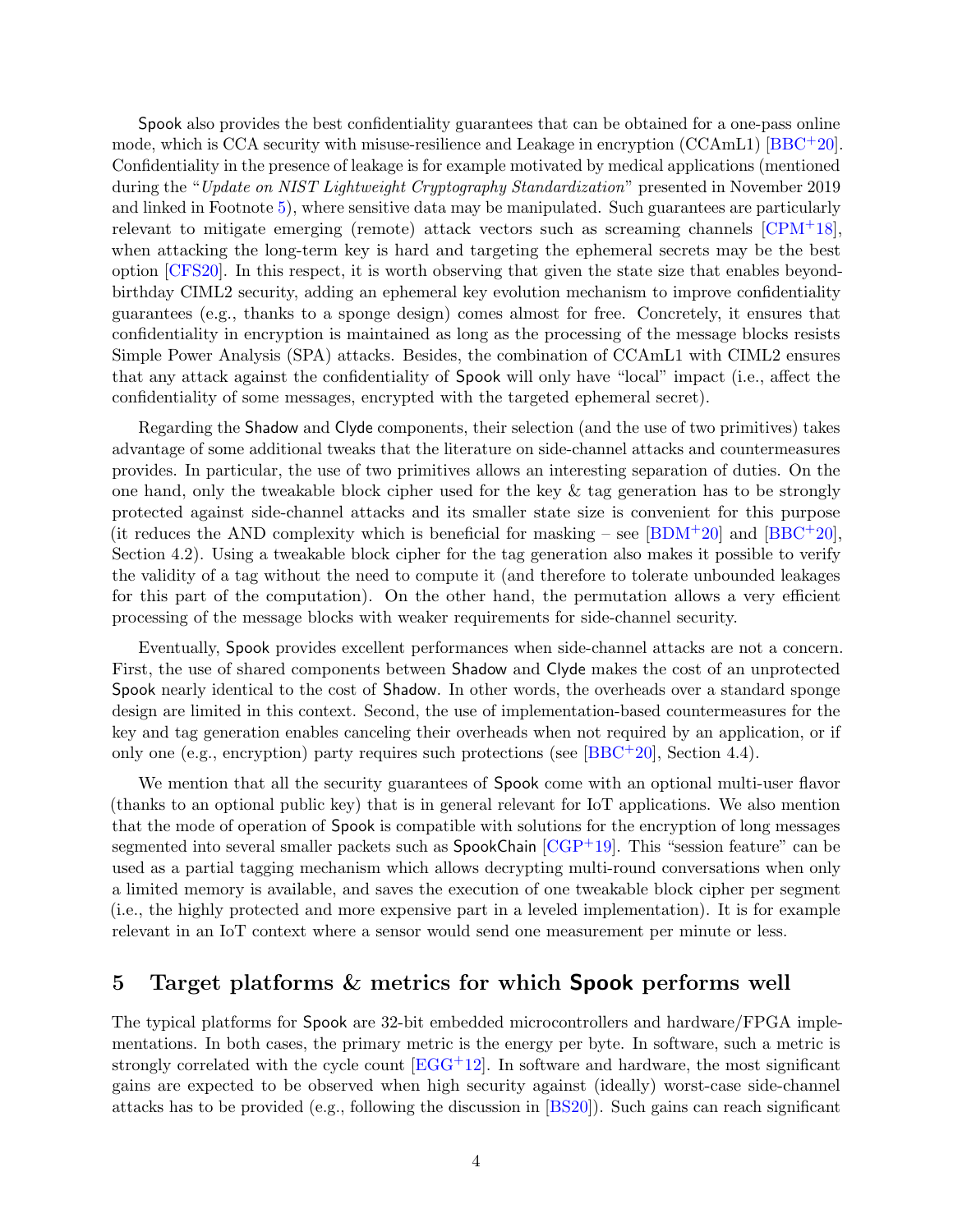factors in case of long messages for which the amortization that leveling enables best plays its role. But as shown in  $[BBC+20]$  $[BBC+20]$  (Section 4.1), short messages (e.g., a few blocks long) already bring benefits and the overheads for single-block messages (over simpler modes like OCB) are small. Besides, as shown by the results of Section [2,](#page-1-5) Spook also behaves well in unprotected settings.

#### <span id="page-4-3"></span>6 Planned tweak proposals

Following discussions with Derbez et al., we analyzed tweaks that would improve the security margins of Spook against the collision attack of Crypto 2020 against a reduced-round Shadow [\[DHL](#page-5-4)+20]. It turns out that changing the D (diffusion) layer used once every two rounds in Shadow, and making it MDS, increases such margins more efficiently than increasing the number of rounds. It also mitigates the similarity properties that the attack exploits more structurally. Combined with other light tweaks for the round constants of Spook, it is shown in  $[BBB<sup>+</sup>20]$  $[BBB<sup>+</sup>20]$  that the corresponding Spook v2 reaches nearly identical performance levels as Spook v1. In case Spook is accepted as a finalist, Spook v2 would therefore be our candidate. Note that all the ongoing side-channel cryptanalysis and benchmarking efforts outlined in this note are already for Spook v2.

Acknowledgments. Gaëtan Cassiers, Thomas Peters and François-Xavier Standaert are respectively research fellow, research associate and senior research associate of the Belgian Fund for Scientific Research (FNRS-F.R.S.). This work has been funded in part by EU and the Walloon Region through the ERC Project 724725 (SWORD), the FEDER Project USERMedia (convention 501907-379156), the Wallinov TRUSTEYE project and the Win2Wal project PIRATE.

### References

- <span id="page-4-0"></span>[BBB<sup>+</sup>20] Davide Bellizia, Francesco Berti, Olivier Bronchain, Gaëtan Cassiers, Sébastien Duval, Chun Guo, Gregor Leander, Gaëtan Leurent, Itamar Levi, Charles Momin, Olivier Pereira, Thomas Peters, François-Xavier Standaert, Balazs Udvarhelyi, and Friedrich Wiemer. Spook: Sponge-based leakage-resistant authenticated encryption with a masked tweakable block cipher. IACR Trans. Symmetric Cryptol., 2020(S1):295–349, 2020.
- <span id="page-4-2"></span>[BBC<sup>+</sup>20] Davide Bellizia, Olivier Bronchain, Gaëtan Cassiers, Vincent Grosso, Chun Guo, Charles Momin, Olivier Pereira, Thomas Peters, and François-Xavier Standaert. Mode-level vs. implementation-level physical security in symmetric cryptography - A practical guide through the leakage-resistance jungle. In CRYPTO  $(1)$ , volume 12170 of Lecture Notes in Computer Science, pages 369–400. Springer, 2020.
- <span id="page-4-4"></span> $[BDM+20]$  Sonia Belaïd, Pierre-Evariste Dagand, Darius Mercadier, Matthieu Rivain, and Raphaël Wintersdorff. Tornado: Automatic generation of probing-secure masked bitsliced implementations. In EUROCRYPT (3), volume 12107 of Lecture Notes in Computer Science, pages 311–341. Springer, 2020.
- <span id="page-4-1"></span>[BGR18] Sonia Bela¨ıd, Dahmun Goudarzi, and Matthieu Rivain. Tight private circuits: Achieving probing security with the least refreshing. In ASIACRYPT (2), volume 11273 of Lecture Notes in Computer Science, pages 343–372. Springer, 2018.
- <span id="page-4-5"></span>[BPPS17] Francesco Berti, Olivier Pereira, Thomas Peters, and François-Xavier Standaert. On Leakage-Resilient Authenticated Encryption with Decryption Leakages. IACR Trans. Symmetric Cryptol., 2017(3):271–293, 2017.